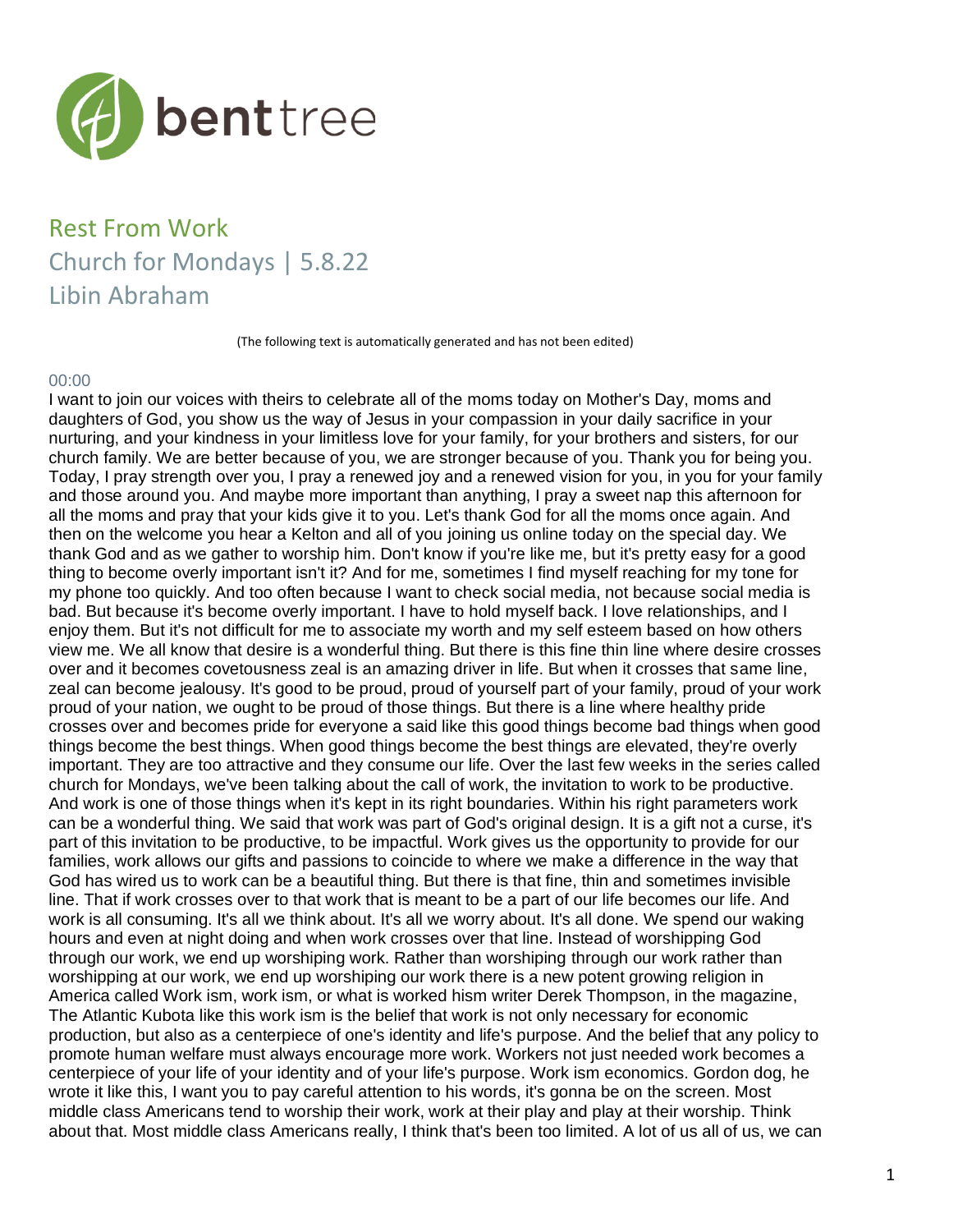tend to worship our work, work at our play and play at our worship. As a result of their meanings and values are distorted. The relationships disintegrate faster than they can keep them in repair. work within his proper boundaries is a wonderful thing. But when we're crosses that line and it becomes our life, it becomes our worship. Or it can turn into being disasterous. The Bible has a word to call something, anything other than the God that has become the most important thing in our life. Anything other than God that has become the most important thing in our life. It's called an idol, and idol. Now when we think of idols, we think about a graven image or carved out image of stone or wood. But idol literally is anything that has become the most important thing in your life. If it's not God, that is an idle. Timothy Keller, he writes like this, idolatry means turning a good thing, into an ultimate thing. A good thing becomes ultimate, a good thing becomes the best thing, a good relationship, a good product, a good thing becomes ultimate, and that is idolatry. So in our work, it's easy for our work to become a factory of idols, a factory that produces a good thing and makes them the best thing. The ultimate thing. Listen to how Isaiah and the Old Testament describes idols. As a to Verse eight says their land is full of worthless idols, they worshipped the work of their hands, what their fingers have made. Micah 513 describes idols like this, I will remove your carved images and sacred pillars from you so that you will no longer worship the work of your hands. Wow, isn't that fascinating, certainly not coincidental, though, when the scriptures describe idols, it describes it as the work of our hands, the very work of our hands. Back in those days to work with the hands were things you produce with your hand, it was image of sin, graven images. But today, the work of our hand is the work of your hand. It's your productivity. It's the reputation you built, it's the world you've created. It is your title, your salary, your work, that's the work of your hands. And that the work of our hands become the most important thing about our life, if that becomes the ultimate, and the object of our worship. That's what we think about it, though. So we talked about all the time. And if we can't get our minds off of the work of our hands, our work has become an idol. One of the many things that I love about the Bible, and one of the ways that the Bible the Scripture authenticates itself, is that it includes the failures and mistakes, the sin of those that God chose to be leaders and those that he chose to write the scriptures. Like, if I'm writing a book about myself, I'm going to probably make myself look really good. Okay. That's how you know the Bible wasn't written by just human beings. It wasn't just inspired by men. God inspired this book. And when he did into this holy book, he put in at the stories, the flaws, the failures, the brokenness of people that he used, and he chose, and one of them was King Solomon. King Solomon, by no comparison was the wealthiest and most successful person in his day, and even comparing today to modern day he would have had more wealth, power and influence in the world than anyone even today. At one point, Solomon just employ 300,000 people at a whim to build a temple of God. That's how much resource and people were available to Solomon. Solomon was given the supernatural gift of wisdom. To know right and wrong to know what to do to make right decision, he was given the gift of wisdom, but the only problem was, there were some areas of his life that he didn't quite apply the gift of wisdom. One was in relationships that he had 700 wives to 300 cocky, but you don't need the supernatural gift of wisdom to know that that's not a good idea. The other was the area of work. Solomon self admits in Ecclesiastes that he's a workaholic that he made work and idle. Notice the words in Ecclesiastes to Solomon writes this in verse four onwards, I increased my achievements, I built houses and planted vineyards for myself. I made gardens and parks for myself and planted every kind of fruit tree in them. I constructed reservoirs for my stuff from which to irrigate a grove of flourishing trees, I acquired male and female servants and slaves were born in my house. I also own livestock, large herbs and herds and flocks, more than all who were before me in Jerusalem. I also amazed silver and gold for myself, and the treasure of kings and provinces. I gathered male and female singers for myself, many concubines the delights of men. So I became great and surpassed all who were before me in Jerusalem. My wisdom also remained with me. All the eyes does I did not deny them. I did not refuse myself any pleasure. For I took pleasure in all my struggles. This was my reward for my struggles. After Simon goes through a litany, a list, a long list of all that he's done, all that is achieved, you will think you will look back and say, Well, I'm so satisfied, I'm so fulfilled. I'm so thankful that I got to live this kind of a life. But notice what he says as he looks back and reflect on all that he has just said, verse 11, when I considered all that I had accomplished and what I had done, to labor to achieve, I found everything to be futile. And a pursuit of the wind. There was nothing to be gained under the sun. Solomon says, increased, I achieved I did all of these things, I found new projects to achieve. I accomplished so much, I built this incredible empire. But as I look back at what I saw, with fulfillment, I realized it didn't. As a survey, I thought, What would satisfy the deepest needs of my heart, I've realized it doesn't. It was all futile. It was a pursuit of the wind, it got me nowhere. Just notice the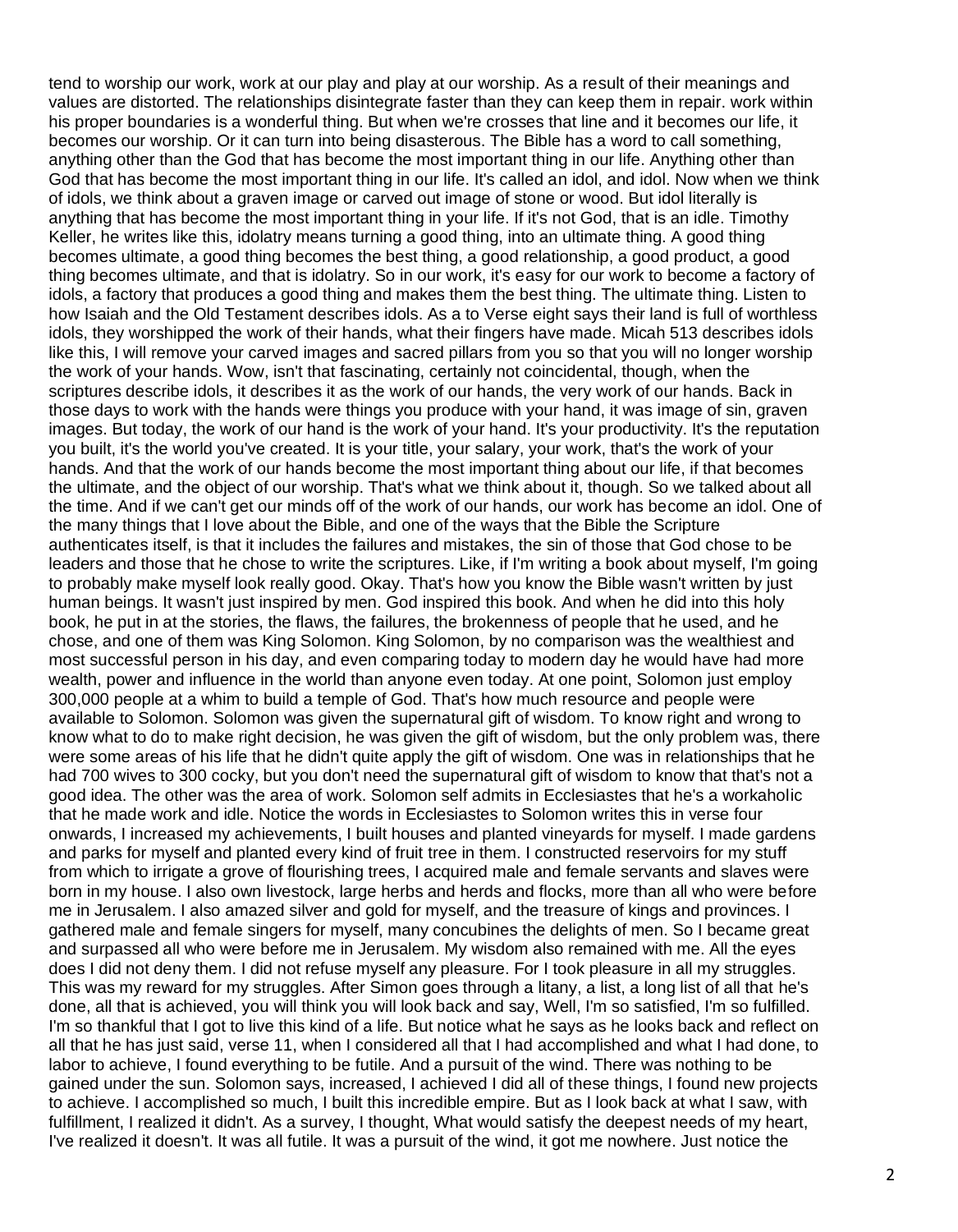verbs that Solomon uses here. I increased I built I made I planted I constructed, I acquired I owned, I amassed, I gathered. Sounds like a busy life. Doesn't it? Doesn't sound like your life. Doesn't sound like your day to day, your week to week. Solomon even says whatever my eyes wanted, I refused it nothing. Got all the pleasures I wanted I worked for I just made it happen. Whatever I needed to do to give me more pleasure to give me more achievement. I did it. It was my greatest word. He even says my struggles became my pleasure. It's an awkward statement. My struggles became my pleasure. I think what he's saying is, I knew it would cost me I knew it'd be hard, I knew I would have to give up my own health, my family, my relationships, my own sanity, but I made my very struggle, my pleasure, just to keep driving just to keep going. I was so addicted to pleasure, that even if it came at a great cost and great lens, it just had to get to the other side of it. I want to point out at least three ways that work becomes an idol for Solomon, and for you and I three ways that work becomes our idol. If you look at this context of this verse, verse 11, from just first one through 11, Solomon in Ecclesiastes two uses the word mind, mind I myself 34 times 11 verses 34 times. It's about what he did. Solomon deeply anchored who he is to what he does, his worth his value, his significance is entirely dependent on the identity of what he is doing. He is consumed in his work, to a point where he can separate who he is from what he does. The first observation is that work becomes an idol. When work is your primary identity, when it's your primary, and even ultimate identity work has become an idol. I want you to think about when you introduce yourself to somebody new or when someone new meets you, isn't it just a matter of minutes before either you ask you are asked about your work? Right? Someone asked you they meet you for the first time. It's all about what do you do? Tell me how you earn an income. Tell me what you do in life because we have gotten so used to our work becoming such a part of our identity. It's all consuming, it has become a part of who we are. But as a follower of Jesus, our primary identity is not in our work. Our identity is in what Jesus has done for us. It's in his finished work. Our primary identity is never in what we do, but in what Jesus has done. So what is it that he has done, he has made us who are prisoners now free, he has made sinners, saints, he has forgiven us He has redeemed us by His blood. That's who we are church family. I know it doesn't make for a great introduction. But you are the blood but redeemed child of God. That's who you are at the core. And that must always be how you view yourself. Because ultimately, how we view ourselves becomes what we think about ourself. And if you see yourself if you think about yourself, as primarily a child of God, purchase saved and redeemed and that means that becomes the source of your acceptance that becomes a source of your worth, your significance, your value Your piece is all about who you are in Christ. But if your primary identity if your ultimate identity is who you are, and your job as an employee, as an employer, if work becomes your identity than work then becomes a source of your acceptance, it becomes a source of your significant source of your joy. So you come home from work. And if work is your primary identity, you may feel great if you had an amazing day at work. If the projects worked, and you performed and everything was productive, then you're going to feel amazing, you're going to feel the top of the world. But if you come home, and you didn't have a good day, and you didn't perform, and it was a horrible day at work, now your spirit is crushed. Because work became your greatest identity, your sense of peace, your sense of joy, your sense of stability was anchored in the identity of your work. Friends, if work is the foundation for your security, then that means work will also be the foundation of your insecurity. If work becomes a place of meaning, and identity, and joy and peace, if performance and productivity is that for you. The inverse is also true. John Piper says it like this work is an idol, when work is the root of our acceptance rather than the fruit of our acceptance. Work is an idol when work is the root of our acceptance rather than the fruit of our acceptance. Work is an idol when we're trying to be accepted through our work, when we're trying to be significant through our work, when we are trying to be loved and approved and accepted, embraced welcomed by our work. That's when work is an idol. We're trying to achieve what God has already given us. But work is worship when we work out of the overflow of who we already are in Christ. When we serve people, when we work our jobs when we live out of the overflow of already being accepted. already being loved already being fully known and fully embrace already having an A already being approved by God, when that's the place we work from. That becomes worship. Because we're not working to be accepted. We're working from a place of acceptance. It's not the root of who we are. It's the fruit of who we are. when work becomes a source of who we are. Work becomes a grace belittling idle belittles the grace of God has saved us not on our account, but on the account of Jesus. The littles a cross of Jesus, that speaks a word about who you are. But when we work out of our identity in Christ, it frees us from every insecurity and it protects us from every false identity. Your primary identity is not the roles you play as Steve mentioned, it's not the role of an employer, employee, dad, mom, brother, sister,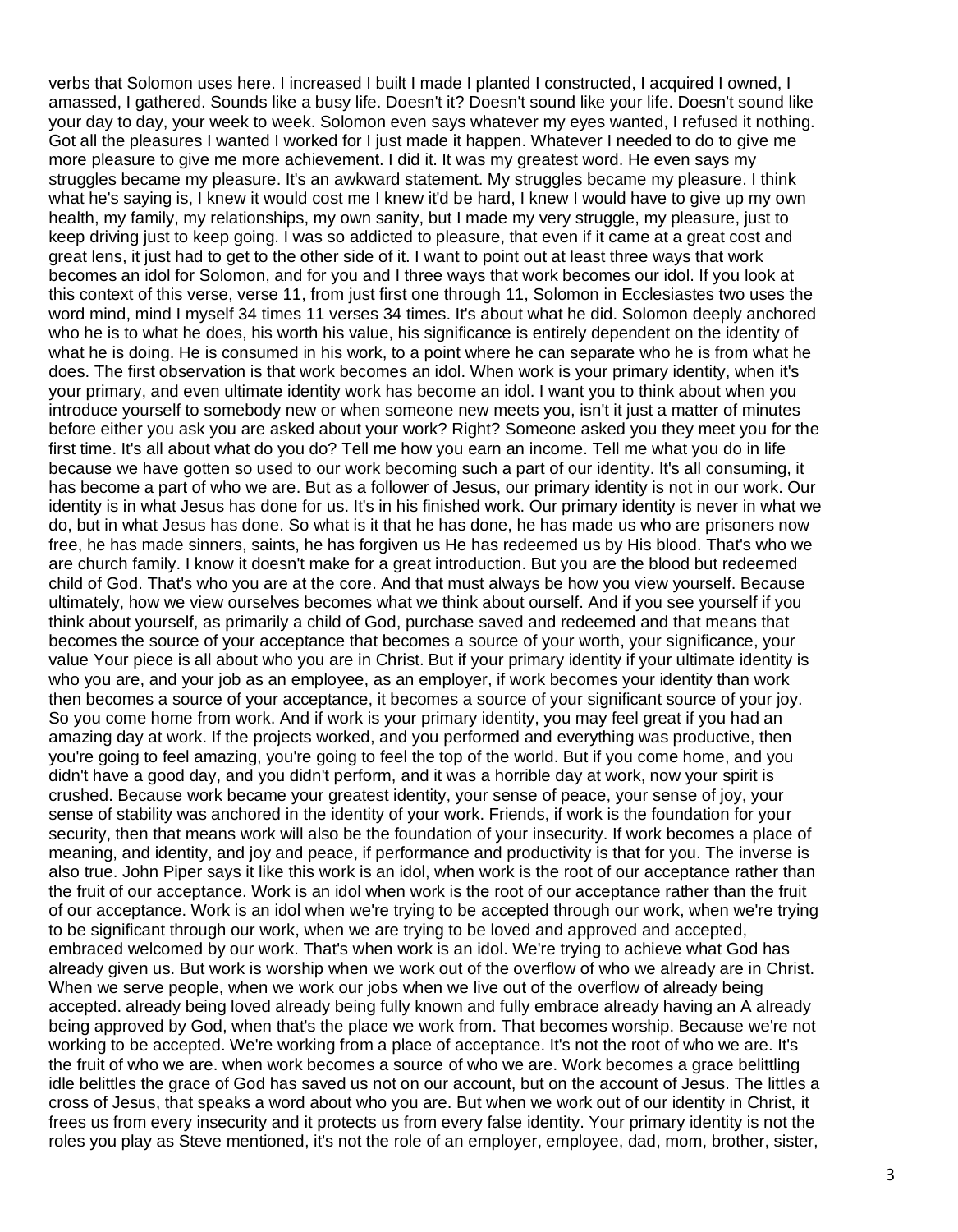those are amazing roles God has gifted you with but none of those things are your primary identity you are a son, a daughter, a child of Almighty God. Solomon as he goes on in Ecclesiastes to self admits that he refused himself no pleasure. So he threw himself deeper and deeper into work. Work became his greatest reward, and soon he found himself incapable of being satisfied. Because as achievements became an addiction, and it was never enough, achievements became an addiction. It was never in Neph. So the second observation of how work becomes an idol is that worth becomes an idol when work is your greatest satisfaction. When work is your greatest satisfaction, it's a source of how you are fulfilled and satisfied. becomes an idol. Hannah min Lee cover and Lika was an amazing tennis player. She was one of the best in the world. She won the Australian Open in 1980, the French Open in 1981, the US Open in 1985. Then again the Australian Open in 1987. She was inducted into the tennis International Tennis Hall of Fame in 1994. She was the best of her day. After one of her major victories she was asked about how she felt how she felt on this pinnacle moment of her career of her life and this is what she said and he big win means that all the suffering practicing and traveling are worth it. I feel like I own the world. Then she was asked how long will this feeling last? And she said about two minutes. Two minutes lifelong of working, pursuing achieving I offer a two minute satisfaction that we get from work. And if work becomes your greatest satisfaction, whatever that is, wherever that is at home, at a job in your community, if that is your greatest satisfaction, this too will be our story, we will lay on the altar of successful relationships and the most important things in life. What seems urgent for a two minute gratification, a two minute satisfaction, don't get me wrong, goals are important. You ought to have them you ought to work really hard towards the goals you have. Goals are great, but they make terrible life purposes. Calls are good. But they're not the main thing. They're not the life purposes that God has given you. Only God can be sustainably your source of satisfaction. Only he can do that. The Bible says the joy of the Lord is my strength. which means My strength is in the joy of the Lord, the joy of the Lord is my strength, your strength is in him and it'll be your strength today, it'll be a strength through a recession. It'll be a strength in 10 years, it'll be your strength in retirement in between jobs. It's the joy of the Lord that satisfies it's his joy, that becomes your strength. It's fascinating that in the order of creation, when God made Adam and Eve before he gave them meaningful work, and before he gave them to each other as a family, they both independently had an intimate relationship with God. God wanted them to know that he was their greatest satisfaction, so that before they look to family, or to work, they would continually look to God to be the only satisfaction that could meet the deepest need of their heart. And this is the same for you and I he is our greatest satisfaction. And we are better parents and better husbands and wives and better singles better workers. When we keep coming back to the source of God as being our satisfaction. If you're a stay at home parent, you work directly with kids raising, nurturing, educating them. That's a good work, even the most important work. But it's very possible that even our own kids can become the greatest source of satisfaction. So we become satisfied, fulfilled based on how they're doing, how they're behaving, the decisions that are making. It's possible that your marriage can become the greatest source of satisfaction. Remember that an idol is a good thing becoming the ultimate thing. It could be anything, could be your spouse, it could be a friend, it could be a relationship, even in singleness, we could build our satisfactions around the freedoms we have as a single person, then that could become an idol. So whenever a good thing becomes a greatest source of satisfaction, has been thrown on our soul as the most important part of who we are. And work is an idol. And work is our greatest satisfaction. Work becomes self medication. Our work becomes self medication, we live for the praise from our work that we get from others, our achievements become our greatest affirmation and will lay the most important things in life are at the altar of more of it. More of success, more of a degree more of a title, more reputation, it becomes self medication. Tim Keller in the book, every good endeavor, he writes it like this if the point of work as a servant exalt ourselves, then our work inevitably becomes less about the work and more about us. Our aggressiveness will eventually become abuse, our drive will become burnout, and our self sufficiency will become self loathing. But the purpose of work is to serve and exalt something beyond ourselves, to love God to worship God to serve people, that we actually have a better reason to deploy our talent, ambition and entrepreneurial vigor. And we more likely will be successful in the long run, even by the world's definition. He say, anchor your life in a deeper satisfaction, anchor your life in a greater purpose and even work itself. Built your life around Jesus around God around someone bigger than you someone bigger than life. And when you do when you deploy your talents, discussions, at work, you will in the long run, be more fulfilled and more successful. Work becomes an idol when it's our primary identity when it's our greatest satisfaction, and lastly, work becomes an idol when it's our highest hope. When work is our highest hope it becomes idle.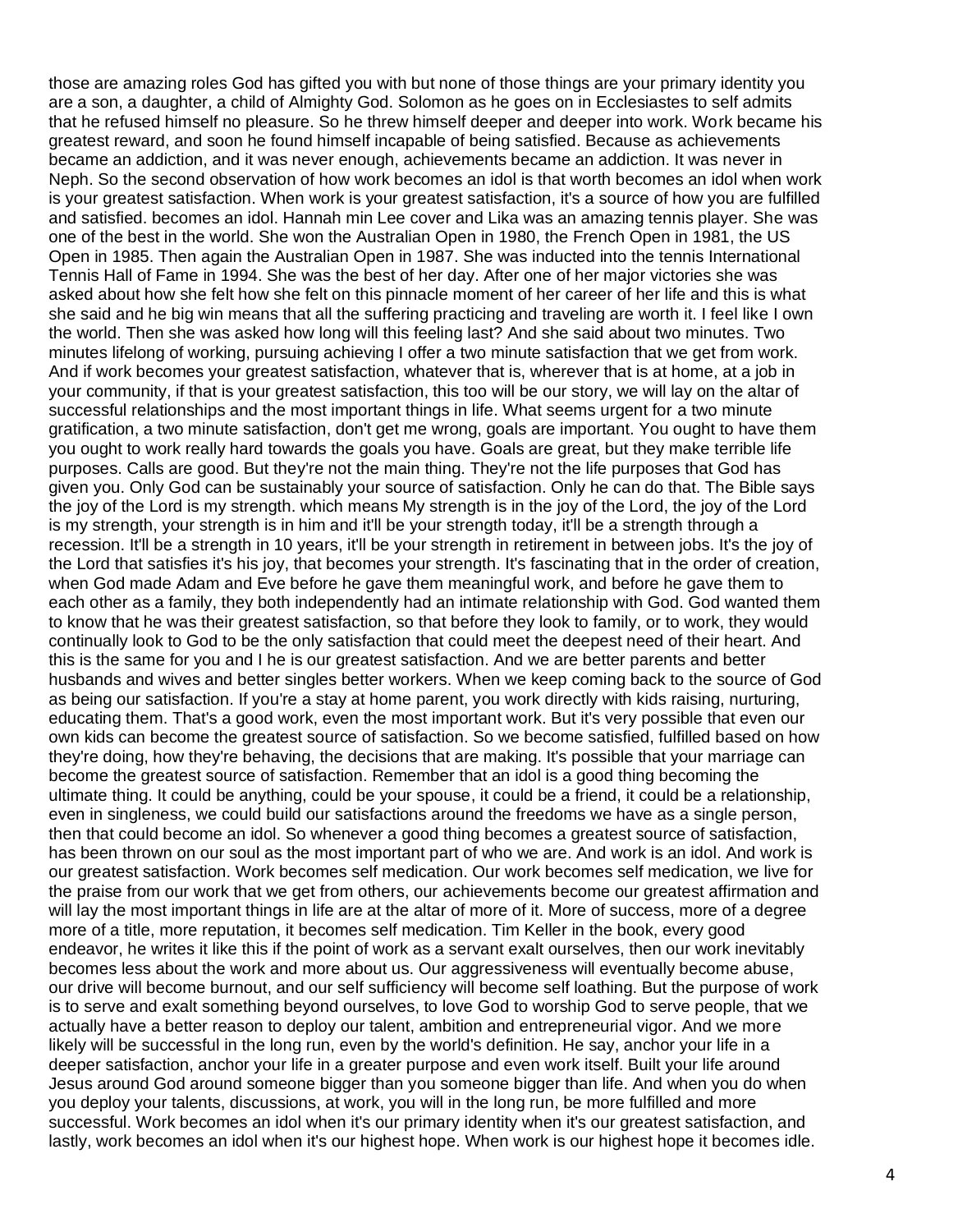In ancient times, monks and religious leaders would often withdraw from the world to be saved. They saw asceticism and withdrawal from earthly things as a form of salvation and today the opposite is true. In modern day we immersed ourselves in the world. We mesh ourselves in our career in our work, to pursue some form of salvation, it becomes our hope, that it's so easy for our career to be our hope for success, our hope for meaning, our hope for legacy, even our hope for gaining family approval, and affirmation by those we consider to be important, it becomes our hope, our highest hope and that moment, if work is our highest hope it becomes our greatest idol. Here's how you know that work is your highest hope is the lack of work. Your greatest fear is the lack of work, your highest fear. If a lack of work is your highest fear, than work has become your highest hope. Like productivity, lack of results, lack of income, lack of stability, if those things have become the greatest fear factors in your life, then you have directly associated hope to your work. As you continue to read in Ecclesiastes two you get a front row seat into Solomon's greatest fear, which is the longevity of his work, the productivity of his work, it is causing inner turmoil, anxiety in him as he thinks about his work, he has made his work as great as fear, because he has made it his highest hope. Listen to the inner thoughts of Solomon in verse 17, to 18, of Ecclesiastes two. Therefore I hate a life because the work that was done under the sun was distressing to me, for everything is futile and our pursuit of the wind. I hated all my work that I labored at under the sun, because I must leave it to the one who comes after me. Verse 23, for what does a person get with all his work and all his efforts that he Labor's at under the sun, for all his days are filled with grief. And his occupation is sorrowful. Even at night, his mind does not rest. This too, is futile. Solomon spent his whole life working, achieving building and now he's thinking what's going to come of it? After me, he can't even find rest at night, he is plagued with anxiety, and thoughts, thinking about the very results of his work and he says, I found life to be horrible. I cannot find peace. This is so futile. It's the pursuit of the wind. This is what happens when our highest hope is our work. Because then our highest worry, and anxiety and fear is also our work. But friends the gospel of Jesus frees us from this. It frees us from work becoming our highest hope because Jesus is our highest hope. He is our greatest security. He is our living hope. First Thessalonians one verse three says that Jesus is where our hope is inspired from Colossians 127 says that Christ in you is a hope of glory. Ephesians 118 prays for our hearts being lined so that we would know the hope to which we have been called. First Peter 113 says Set your hope on the return of Jesus when grace and all of his fullness is revealed. Hebrews 1023 tells us to hold unswervingly to the hope we profess because a God who promised is faithful friends, our jobs are not our hopes our family are not our hope. Our relationships are not our hope, our titles, our income, our salary, our foreign lines, our retirement. None of those things are a hope. Hope has a name and his name is Jesus. He is our hope. And get this when Jesus is your hope you have nothing to fear. How calming is that how saddling is that when he is your highest and every hope, not just for your spiritual life but hope for everything. You have nothing to fear fear has lost its grip. Because work is no longer idle. Jesus is your greatest hope. Solomon at some point in his life, repented of work being his idol of work being his primary identity, highest satisfaction and greatest hope. And he dethroned work from the throne of his soul, and God became the center of his life. I'll prove it to you. Same Solomon who wrote Ecclesiastes two wrote Psalm 127. You remember how in Ecclesiastes two it's all about I did this I built I planted I bought I ruled the world. But notice the incredible contrast the complete opposite when he writes Psalm 127 Verse one to two, Unless the Lord builds a house, its builders labor, it in vain, labor over it in vain. Unless the Lord wants us over a city, the watchman stays alert and vain. In vain. You get up early and stay up late working hard to have enough food. Yes, he gives sleep to the one he loves. When work has been dethroned from being an idol in his life, Solomon says who is it that's building the house? It's not me. It's the Lord. Who is it that's watching over the city meaning protecting my work protecting my city. It's not me, it's the Lord. And Solomon who couldn't even sleep at night because he's staying up with anxiety gripping his heart says, God gives rest to the one he loves. He gives sleep to the one he loves. First, he was fascinated because there's two translations that are offered to us. One is this that God gives sleep to the one he loves the other 10 translation is Yes, God gives all the we need while we sleep. The NASB reads like this, it is vain for you to rise up early to retire late to eat the bread of painful Labor's for he gives to His Beloved, even in his sleep. Wow. We can sleep because God is still working. We can rest because we can trust God to build God to protect. And even while we rested, he is still awake. He is still watching over you he is still working on your behalf. For Solomon at one point in his life work was an idol because he trusted in his work. But now work is worshipped because he doesn't trust in his work. He trusts in God for his work. He trusts in the Lord for his work, to build to protect, to give him rest. He trusts in God enough to sleep. He trusted him God and have to take a nap. He trusted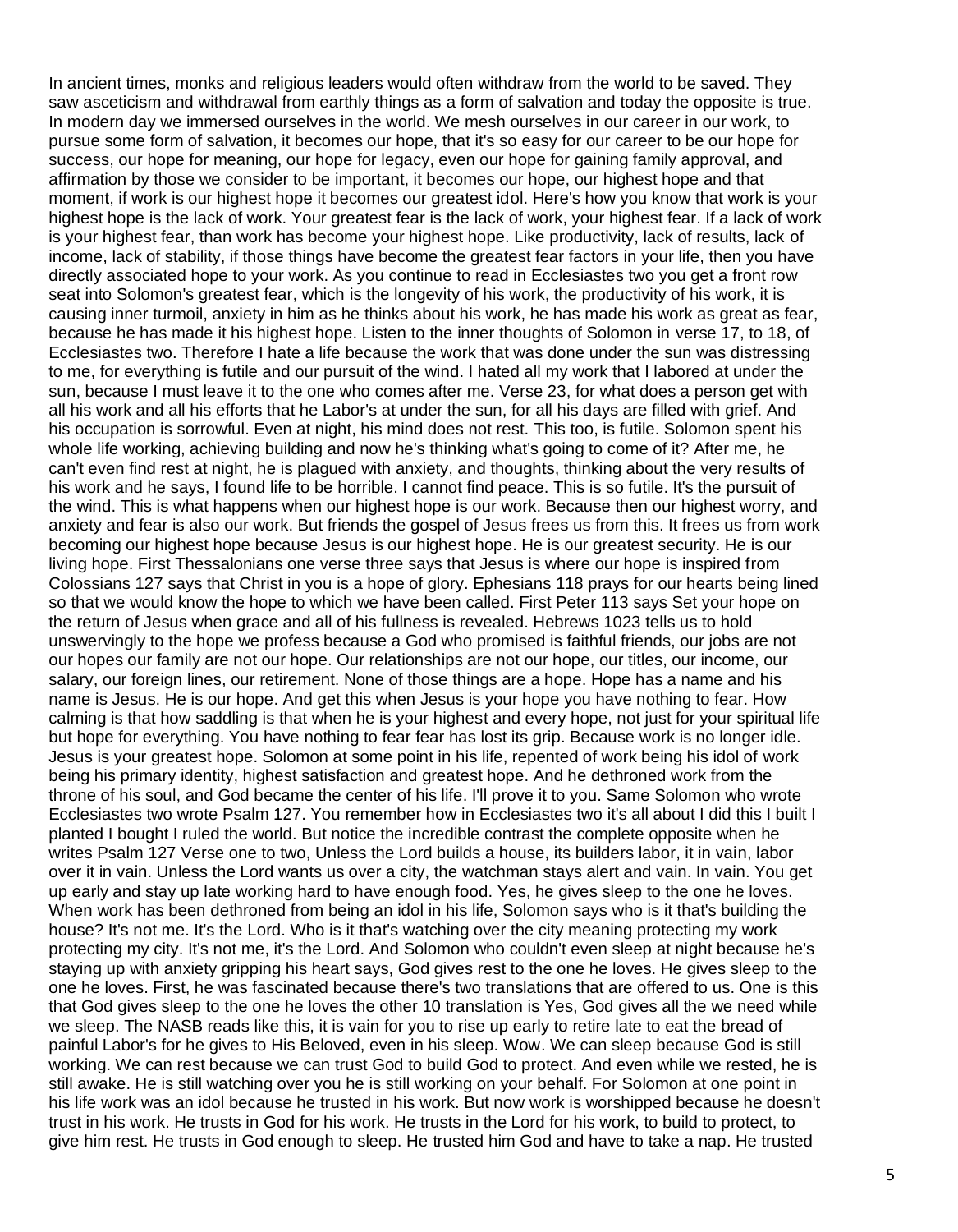in God enough to rest. Can I give you the most basic but sometimes a hardest cure for work being idle, it is this it's rest. It is rest it is trusting in God enough to rest trusting in Him to take a day off trusting in Him enough to turn your phone off to silence to email to go on a vacation to take some time away. It is trusting in God enough to rest. Let me tell you, your level of trust in God is directly correlated to your willingness to rest from work. Your level of trust in God for your work is directly correlated, to your willingness to rest from work. And this is one of those messages I'm preaching to myself. Even as I was writing the message this week, I looked around there was like six devices at a desktop computer, a laptop and iPad and iPhone and I watch six things. And I was taking five of those home with me that night to keep working. Isn't that true of all of us. We feel like we have to keep working, keep producing, keep answering keep writing. But our level of trust in God for our work. It's our ability to rest from our work. Just as God was the author of work, God is also the author of rest. God didn't have to work but he chose to end God didn't have to rest but he chose to think about the guy had no need to rest he was God. But he chose to, because he wanted a place into the pattern of the universe. We call the Sabbath a day of rest. He wanted to give you time he wanted to exemplify this rhythm needed in our week, we work six days we rest in one at least. And it is when we rest, that we are brought back to our primary identity as being God's people, that we are restored in our soul to our greatest satisfaction, who is God, that we are brought back to our highest hope, which is Christ alone will just work and rest so that we can get back to work. No, we rest for the sake of rusty, we rush to connect back to our God to remember who we are what he says about us that He is our worth. She is our significance. We refuse to rest in God all mighty. In Mark six, Jesus summons his followers, his disciples, his 12 and he sends them out in pairs to go and preach the message of repentance to go drive out unclean spirits to heal the sick and that's exactly what they do. They go out all day long and they're preaching the kingdom of God. They're driving out evil spirits are healing the sick. They're doing the most important work. This exhilarating, impactful work and they come home at the end of the day. And they begin to tell Jesus about everything God did through them all their achievements, all of their ministry. And I love how Jesus responds to them after their amazing day of Kingdom work. This is what Jesus orders them to do in verse 30, of Mark six. The apostles gathered around Jesus and reported to Him all that they had done and taught. Here's what he said to them, Come away by yourselves to a remote place and rest for a while. For many people were coming and going, and they did not even have time to eat. After a long day of wonderful Kingdom work, Jesus saying, that's enough of work. Come away to a remote place and rest with me. You haven't even had time to eat. And this exhaustion will lead to burnout. To come and Russ can be quiet can be still with me. A huge temptation for people in ministry like me and vocational ministry is to find our worth and significance and identity in our ministry. In our work, and this was abundance from me especially early on it was worth the value was directly associated to how many people were saved, baptized and attended the church. So as the attendance roster was up and down, so as my heart I felt like I was working for God, so I needed to keep producing, keep working. And then John 15, verse four, freed me up this. Jesus says in John 15, verse four, Remain in me and I in you. Just as a branch is unable to produce fruit by itself unless it remains in the vine, neither can you unless you remain in me. I've read the verse before, but every time I put the emphasis the verb on bear fruit, go and bear fruit. Then I realized that's actually not the leading Verbier, the leading verb is, remain, it's abide, it's rest remain in me. And when you do, you will automatically bear fruit, you will automatically be productive and impactful in the world. But the main command is to remain is to rest it is to abide in Jesus, it is to come to the root of our acceptance, which is Christ alone, and that the fruit will come. Welcome. And what this did for me was it taught me I'm not working for God, I'm actually working with God. In all of our works, we're not working for God, we're working with him. And what matters more than the products is the person, the person of Jesus, what matters more than the results, it's the relationship, it's walking with Jesus remain resting in Christ. As New Covenant covenant believers, we don't simply wrestle with Jesus, we rest in Him, we rest in Him and who he is in who we are in Him. That's our identity. That's our satisfaction. And that alone is

#### 38:02

our hope.

#### 38:05

On end with some practical tips today. So often we organize our calendar around what we want to do. But what if we organized our calendar not about what we want to do, but around who we want to be?